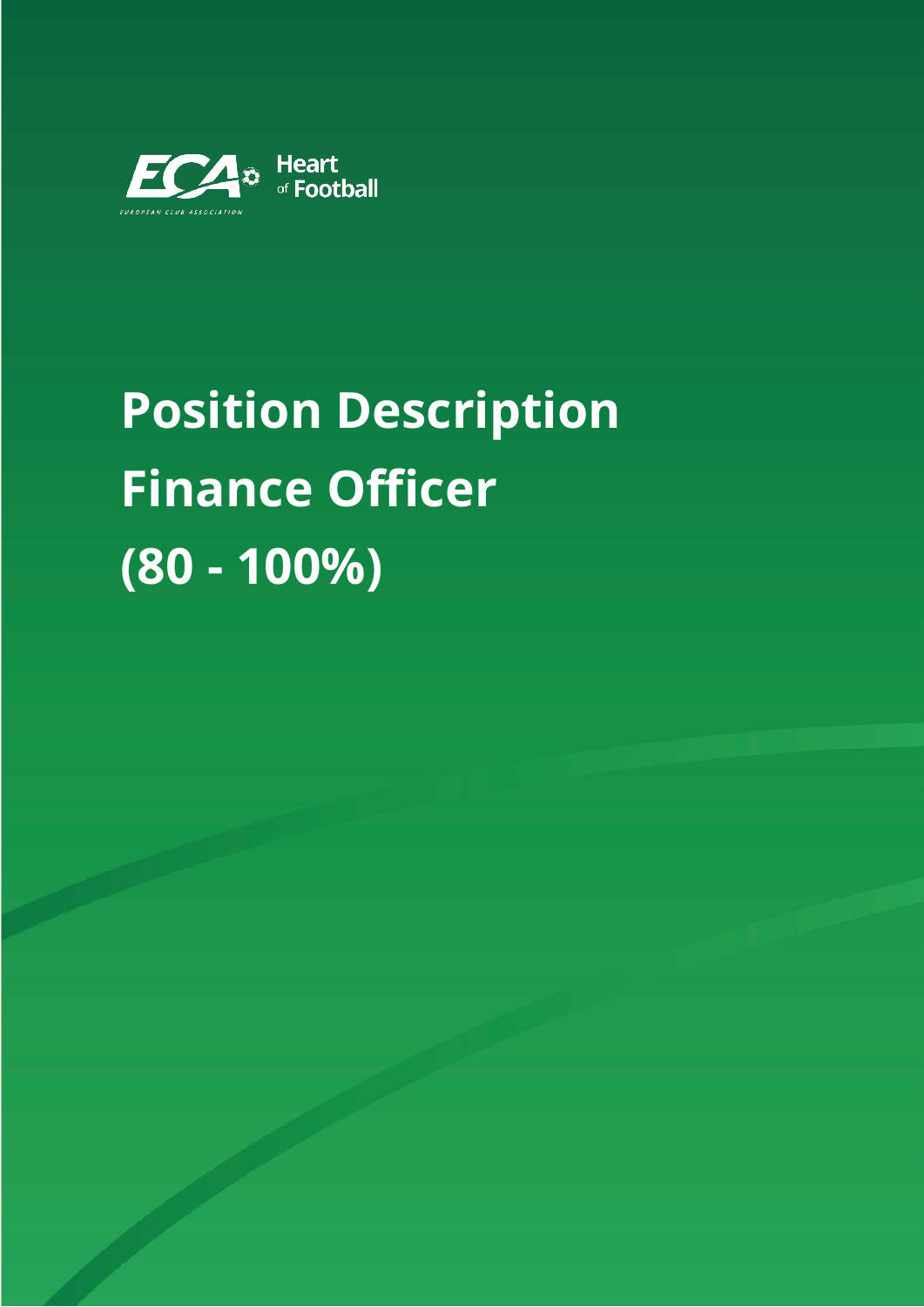

## **Finance Officer (80 - 100% position)**

Reporting to: Head of Finance

## **About ECA**

ECA is the sole independent body directly representing football clubs at European level, with a membership panel consisting of more than 240 professional football clubs from across the continent. As the representative voice of European club football on the international football landscape, ECA's core purpose is to place clubs at the 'Heart of Football'.

ECA is developing and growing its team to ensure it constantly enhances the delivery of value in its activities and services for its Member Clubs, to take account of the shifting priorities, needs and responsibilities of football clubs across Europe.

ECA has an evolving team, currently approaching 25 people, and together we are on a mission of organisational growth, targeting a performance-driven culture and delivering high impact outcomes for the Administration and Member Clubs.

Equity, diversity, and inclusion are core values at ECA, and we are committed to building and sustaining an inclusive and equitable working and learning environment for all staff and members.

#### **Position Mission**

In this position, the Finance Officer will play a valuable supporting role in the day-to-day administration life of the organisation. With your focus on details while being business partnership oriented, you will guarantee the respect of standards of deliverables and timing and deadlines amonsgt the Finance Department.

This is the ideal opportunity for a well-developed customer service mindset person to contribute to the good management of Finance amongst an international entity by using their significant former experience.

The role is based at ECA's offices in Nyon, Switzerland in accordance with ECA's working policies (including flexibility for hybrid working, i.e. a mix of in office and work from home).

#### **Core Responsibilities**

Reporting to the Head of Finance and working in close collaboration with the Finance & IT Officer, the Finance Officer responsibilities will include:

- Vendor management Account Payables & Member reimbursement forms: processing, first control and communication to externals
- Customers invoicing and follow-up (AR)
- Accounts reconciliations and filing
- Payments first line of processing
- Support and ultimately own the monthly closing accounting process
- Various ad-hoc administrative tasks and support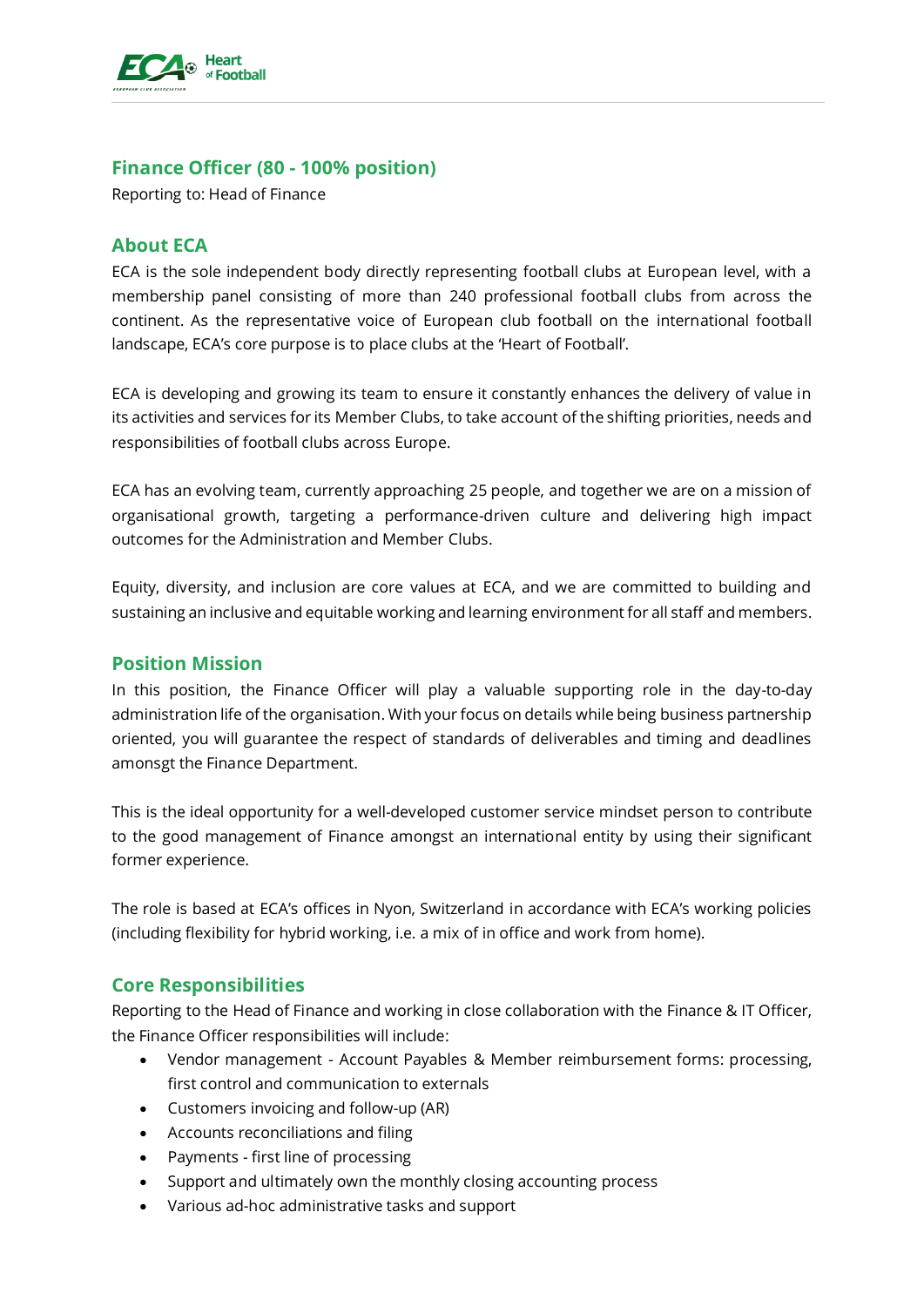

# **Skills and Experience**

- Accounting degree, « CFC commerce » or « brevet fédéral de comptabilité » (Swiss certified)
- Significant proven past experience of managing subledgers and general ledger
- Basic knowledge and understanding of cost accounting
- Basic knowledge of Swiss VAT
- Attention to details, rigorous and meticulous
- Enjoy booking and managing financial transactions
- Integrity, compliance and confidentiality
- Well-developed customer service mindset / Business partnership
- Fluent in French andEnglish, another European language would be an asset
- Knowledge of Dynamics 365 Business Central (Navision) is a plus
- Proficient knowledge of Microsoft Office applications (Word, Excel, Outlook and PowerPoint).

**You are invited to send your CV and covering letter to Amandine Sauty, Senior Manager Staff and Operations, at [jobs@ecaeurope.com](mailto:jobs@ecaeurope.com)**